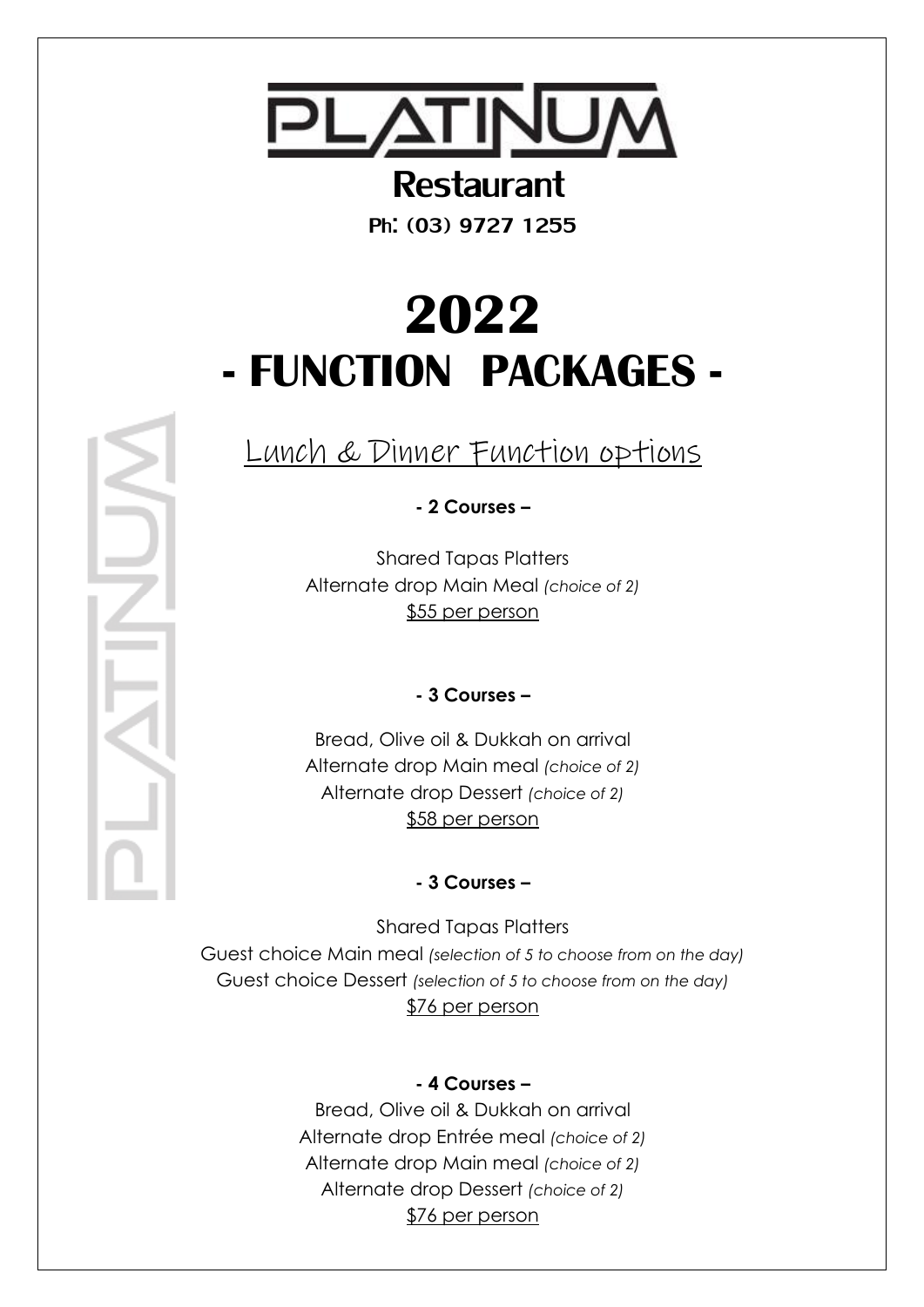# **Function Information**

- Function packages include full table service for food and beverages.

- Final numbers are to be confirmed a minimum of 4 days prior to the function date.

- For groups of 10 people or more a deposit of \$200 is required to secure the reservation. This deposit will be deducted from the final bill on the evening provided the following is adhered to:

*(All function bookings and guests must meet current Government Covid-19 guidelines which are that all guests attending need to be fully vaccinated and will be required to provide proof upon arrival, it is the host responsibility to inform all guests attending of this requirement)*

- Any guest that is refused entry will be treated as a no-show and charged accordingly.

- For functions where a \$200 deposit has been paid the function deposit will not be refunded if the function is cancelled less than 4 days prior to the function date.

- Please ensure all dietary requirements are confirmed with final numbers 4 days prior. Whilst all reasonable efforts are taken to accommodate dietary requirements, Platinum cannot guarantee that our food will be allergen free.

- We do not split bills for groups on a function package and it will be up to the function host to organise full payment.

- Any damages caused to the venue by guests attending the function will be the responsibility of the function organiser and charges may apply.

- Groups are welcome to order a celebration cake from our Chefs. Price will be determined by cake size and/or guest numbers. Cakes will be presented with sparklers then cut, served, and plated for guests. Platinum does not accept cakes from alternate venues to be brought onto the premises. This is to ensure we proficiently adhere to our food handling obligations.

- Prices and selection for children are as per our Under 12's Menu.

- All functions must conclude by 10.30pm, with guests departing.

- Table scatters, confetti, glitter & confetti/glitter filled balloons are not permitted. Table balloons and centre pieces along with standalone balloons are welcome

#### **Outdoor Function Room**

- Seats approx. 40 people maximum \*\*

- The room is fitted with air conditioning.

- For exclusive use a minimum of 20 guests is required on a package.

#### **Restaurant Bookings**

- Bookings up to 16 people maximum for seating in the main restaurant. \*\*

*\*\* subject to applicable Government allowed density quotient per m2*

---------------------------------------------------------

## **Terms & Conditions accepted by:**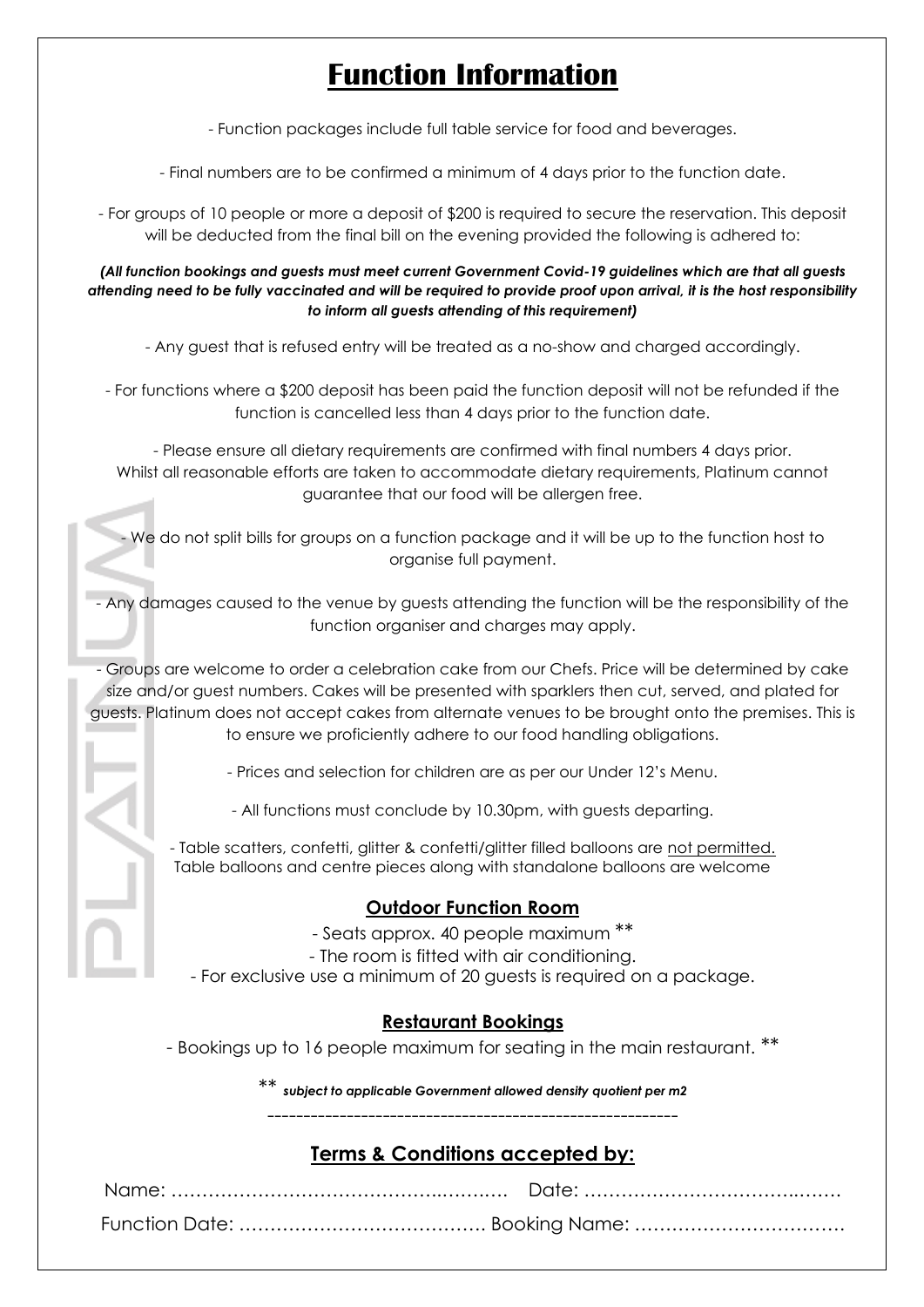# **- Function Menu -**

( \*example only – subject to seasonal change )

## **Shared Tapas Platter Inclusions**

Trio of dips, warmed olives, baked brie, marinated vegetables, grissini & Turkish bread v

**Alternate Drop Entrée Selection** *(please select 2)* Twice cooked pork belly, mango chutney, slaw & soy chili caramel Arancini of roast pumpkin, honey and fetta, salsa verde aioli v Baked Brie with house made cheese fruits and Turkish bread Moroccan spiced calamari crisp fried, garlic aioli, citrus & roquette salad Harissa & Garlic prawns, charred lemon, pita

### **Alternate Drop Main Selection** *(please select 2)*

Sumac crusted Salmon, garlic potato rosti, citrus, fennel & roquette salad, garlic aioli Potato gnocchi, wild mushroom cream sauce, baby spinach and pecorino & truffle oil v Chicken breast in bacon, spinach & fetta filling, potato gnocchi, greens, masala cream Barramundi lightly battered, dressed cos salad, beer battered chips & house tartare

Pork cutlet, garlic butter, potato & pumpkin gratin, greens, mango salsa & honey soy caramel

## **Alternate Drop Dessert Selection** *(please select 2)*

Trio of gelati – *seasonal varieties* GF/VG

Lemon curd eton mess, double cream, meringue, poached blueberries

Aperol spritz cheesecake, lemon gelati, mandarin & mint

Warm raspberry and lime vegan cake, lemon syrup, vanilla bean & coconut gelati vg

Warm Sticky date pudding, with butterscotch sauce and ice cream

V – vegetarian VG – vegan GF – gluten free O– optional